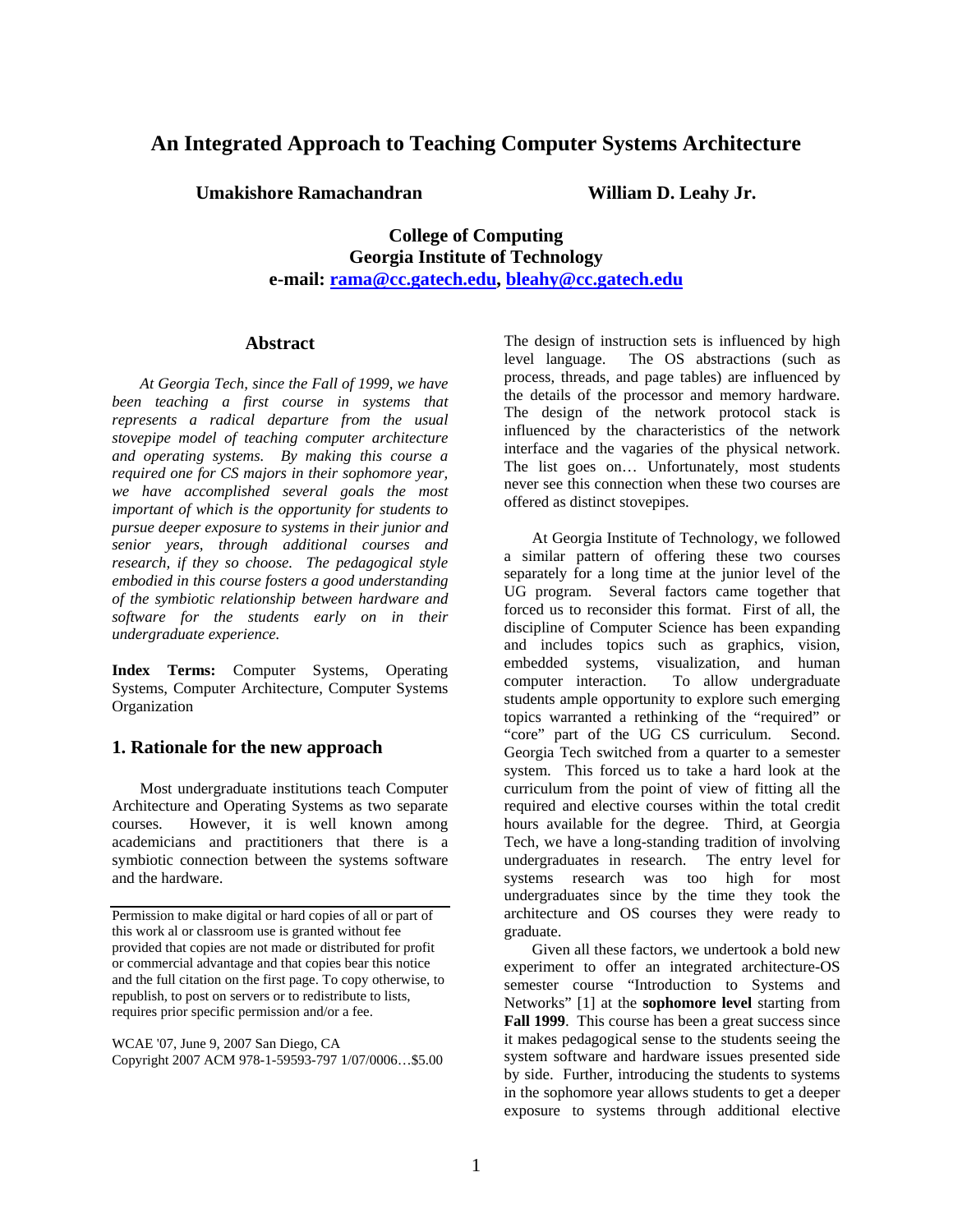courses in the junior and senior years, and opens the door for research experience as undergraduates. It is creative thinking like this and other curricular changes that paved the way for innovations in our UG curriculum and the recent birth of the Threads**TM** concept for organizing the UG program at Georgia Tech [2].

#### **2. Overview of the pedagogical style**

There is an excitement when you talk to high school students about computers. There is a sense of mystery as to what is "inside the box" that makes the computer do such cool things as play video games with cool graphics, play music be it rap or symphony, sending instant messages to friends, and so on. The purpose behind this course is to take a journey together to unravel the mystery of what is "inside the box." The course takes the viewpoint that what makes the box interesting is not just the hardware but also how the hardware and software work in tandem to make it all happen. Therefore, the path we take in this course is to look at hardware and software together to see how one helps the other to make the box interesting and useful. We call this approach, "unraveling the box": basically look inside the box and understand how to design the key hardware elements (processor, memory, and peripheral controllers) and the OS abstractions needed to manage all the hardware resources inside a box including processor, memory, I/O and disk, multiple processors, and network.

To get a good understanding of what is going on inside the box we have to get a good handle on both the system software and the hardware architecture.

This is the intent of our integrated approach to teaching computer systems.. Correspondingly, the course is divided into five modules:

#### **1. Processor and software concepts related to processor**

This unit consists of three sub-parts. The first part deals with HLL constructs and their influence on instruction-set design of the processor. The second part starts out with a simple implementation of the processor. Next, the focus is on processor performance and an efficient implementation of the instruction-set using pipelining techniques. The third part deals with operating systems issues relating to scheduling programs on the processor.

#### **2. Memory systems and software concepts related to memory systems**

This unit deals with memory management in the operating system and the architectural assists for memory management including memory hierarchies.

#### **3. I/O subsystems and software concepts related to devices and device controllers**

This unit deals with input/output issues; program discontinuities due to I/O and other sources are introduced first; the mechanism for interfacing the processor to I/O devices and the corresponding low-level software issues such as device drivers are discussed next, with a special emphasis on disk subsystem. This is followed with a treatment of higher-level storage abstractions such as file systems that may be built on I/O devices such as the disk.

**4. Parallel processors and software issues related to concurrent programming**  This unit deals with operating systems issues in supporting parallel programming, and the architectural features in multiprocessors for supporting parallel programming.

#### **5. Network connectivity and software issues related to network protocols**

This unit deals with the evolution of networking hardware, and the features of the network protocol stack (which is part of the operating system) for dealing with the vagaries of the network.

The hardware and software issues for each of the above five modules are treated concomitantly in the delivery of the course.

The pedagogical style taken in the course is one of "discovery" as opposed to "instruction" or "indoctrination." Further, the presentation of a topic is "top down" in the sense that the student is **first** exposed to the problem we are trying to solve and then initiated into the solution approach. Take for example memory management. We first start with the question "what is memory management?" Once the need for memory management is understood, then we start identifying software techniques for memory management and the corresponding hardware support needed. Thus the discourse almost takes a "story telling" approach to presenting concepts that helps to keep the student interest alive. The discourse includes (through the online material made available to the students) several worked out examples of problems in each of the five modules to elucidate key points.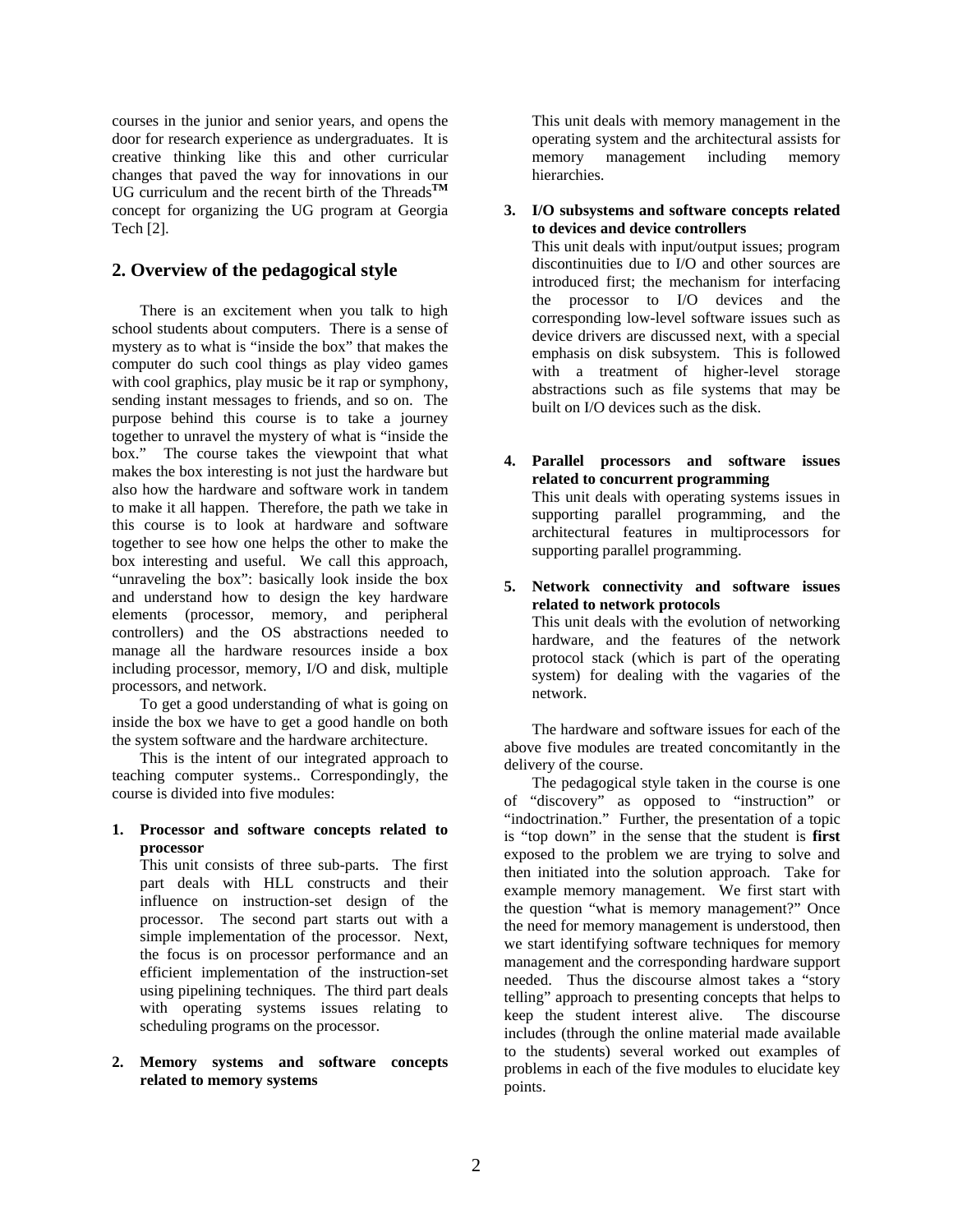Further, we maintain a connection between the different modules throughout the course. For example, in the processor module, we use high-level language constructs to illustrate a simple instructionset design for a processor dubbed LC-2200. Subsequently, we use LC-2200 as the vehicle to develop ideas in processor implementation including pipelining techniques. Similarly, when we introduce architectural assists for memory management or interrupt structures for I/O, we illustrate the enhancements to LC-2200 to facilitate these additional functionalities.

### **2.1 Why parallelism concepts in a first course on systems?**

At the time we designed this course (circa 1998), the answer to this question was not obvious. To this day, most curricula, introduce system level parallelism only in graduate level or at best senior level courses. However, since the early stages of computing, exploiting parallelism has been a quest of computer scientists. As early as the 70's, languages such as *Concurrent Pascal* and *Ada* have proposed features for expressing program-level concurrency. Humans think and do things in parallel all the time. For example, we may be reading a book while listening to some favorite music in the background. Often, we may be having an intense conversation with someone on some important topic, while working on something with our hands, may be fixing a car, or folding our laundry. Given that computers extend the human capacity to compute, it is only natural to provide the opportunity for the human to express concurrency in the tasks that they want the computer to do on their behalf. Sequential programming forces us to express our computing needs in a sequential manner. This is unfortunate since humans think in parallel but end up coding up their thoughts sequentially! Just as research in programming languages dabbled with concurrency from the early days of computing, the operating research community has been concerned with the importance of supporting threads in the operating systems for over a decade.

In the mid 90's, there was a confluence of several trends that helped break the parallelism sound barrier: (1) the popularity of Java programming language with its support for threads; (2) the adoption of *multithreading* in commercial operating systems such as Digital Unix 4.0 and Microsoft Windows NT; and (3) the prevalence of multiple CPUs in desktop computers, not just servers. All of these trends foretold the necessity of introducing parallelism in a fundamental way to the students,

which is what we did in our sophomore level integrated systems course.

The intent of the parallelism module is to introduce concepts in developing multithreaded programs, the operating system support needed for these concepts, and the architectural support needed to realize the operating system mechanisms. The important point we want to convey in this module is that the threading concept and the system support for threading are simple and straightforward.

In hindsight, it seems obvious that students should be exposed to system-level parallelism early on since even single-chip processors are starting to have multiple CPU cores in them, and multithreading as a programming concept is being introduced in freshmen programming courses in many institutions.

# **2.2 Why networking concepts in a first course on systems?**

A computer box today does not provide the full functionality to a user without a connection to the Internet. While we take the Internet and network connectivity for granted, it is a revelation to review how we got to this point in the first place. This course module starts with a journey through the evolution of networking from the early days of computing. We then explore network protocols that allow computers to communicate with another. Today, the network protocol stack is an important and integral part of any operating system. This course module gives a glimpse of the functionalities of the protocol stack and how it enables a box to be connected to the outside world and avail of services that we take for granted today (such as e-mail and web browsing).

## **2.3 Implementing the proposed pedagogical style in a CS curriculum**

This course is intended as a first course in systems for students, preferably in the sophomore year of the undergraduate program. This is the way we have used it at Georgia Tech for the past eight years as a required course for all CS majors, where students coming into this course have had a prerequisite course that deals with logic design and C programming (currently taught using the pedagogical style of Patt and Patel [3]).

Where does such a course fit into the continuum of CS curriculum? Students coming into this course should have a good understanding of data structures, structured programming, and basic logic design.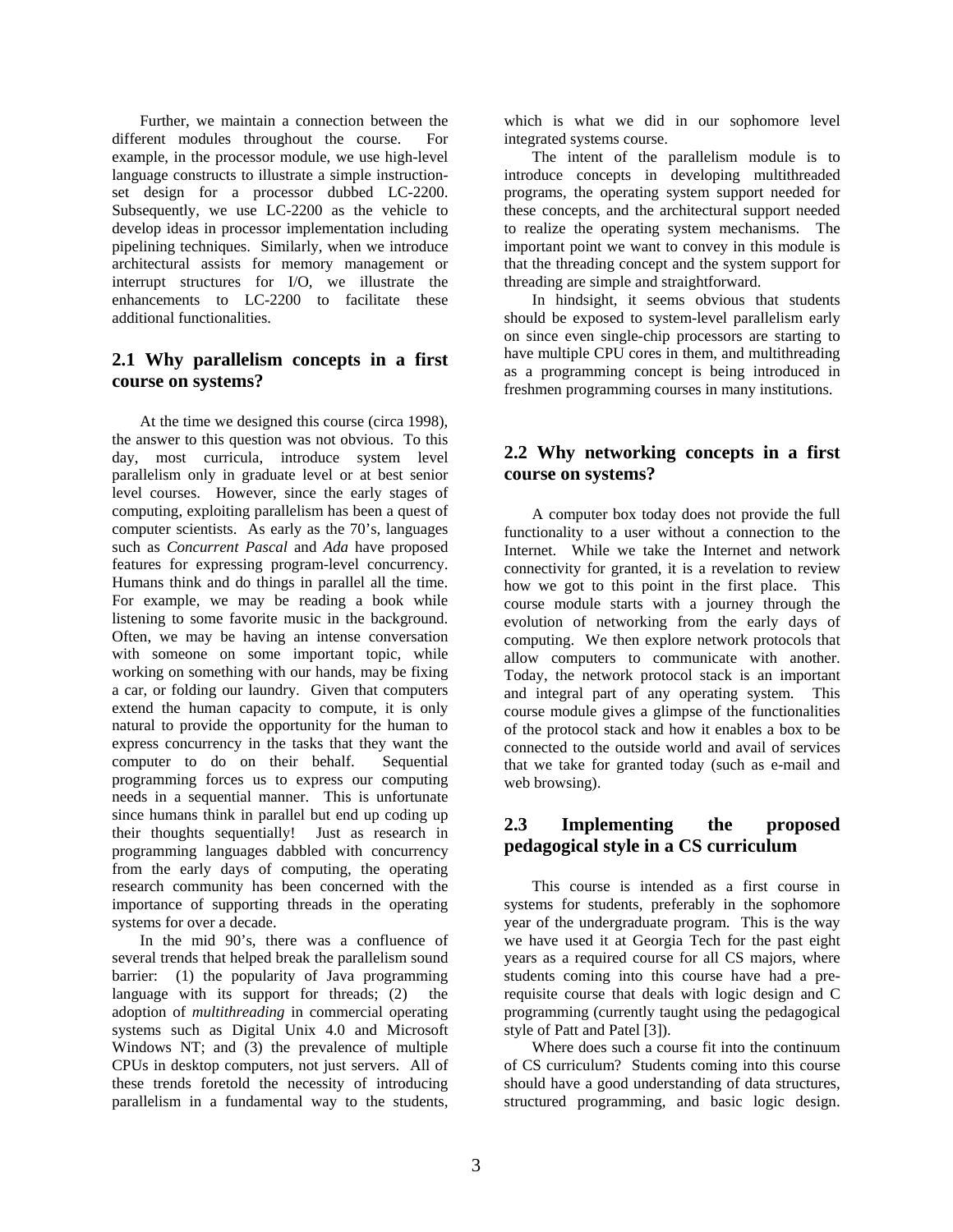Most CS programs around the country give this exposure to students in the first two or three semesters of the UG program. Thus this course would ideally fit in the second semester of the sophomore year.

How many credit hours should be devoted to this course? To cover the material in this course it would require about 45 lecture hours (which usually translates to 3 credit hours in a semester system). In addition, since projects make up a significant part of the learning experience, at least 60-90 hours of unsupervised lab time should be dedicated by a student for this course. Thus a course structured around the material being proposed in this paper may account for 4 credit hours in a semester system or 5 credit hours in a quarter system.

What follows this course? This course is intended to give a broad exposure to all the elements of a computer system: architecture, operating system, and networking. Thus this course will serve as an entry point for students interested in seriously pursuing deeper systems topics. For example, in the CS curriculum at Georgia Tech, students specializing in systems go on to take electives including "Advanced Computer Architecture" (using material covered in a textbook such as the one by Hennessy and Patterson [4]), "Advanced Operating Systems" (using material covered in a textbook such as the one by Tanenbaum [5]), and "Computer Networking" (using the material covered in a textbook such as the one by Kurose and Ross [6]). For students not specializing in systems this course also gives the necessary and sufficient exposure to "core" systems issues allowing them to pursue other areas of specialization (such as theory, graphics, and AI).

## **3. Experience in implementing this pedagogical style**

As we mentioned earlier, we have used this style of presenting architecture and OS concepts together to sophomores (CS 2200 [1]) in our UG program from the Fall of 1999. It is a challenging course for students to say the least. We have a significant project component for each of the five modules [7- 11]. As is often the case in systems courses, the projects bring home the concepts discussed in the lectures to the students. We allow students to collaborate on the projects but individually interview them for grading purposes to ensure that "learning" has been accomplished. We recruit the top has been accomplished. performers in the course as UG teaching assistants for the course in subsequent semesters (which is offered every term) and thus keep the pipeline of

knowledgeable students helping their juniors learn the material.

One important advantage of this style is the *reinforcement* of important CS concepts. As is often the case, most students "really get it" the second time. Being exposed to the important systems concepts in the sophomore year help these students to get an in-depth understanding when these concepts are revisited in later advanced courses.

# **4. Students' reaction to this pedagogical style**

As is often the case, when you have a challenging course the reaction will be mixed. But fortunately, there is uniformly positive reaction to the *learning outcome* of this course. The students really appreciate the "demystification" of what is inside a box which is the primary intended learning outcome of this course. In our experience, especially CS majors (as opposed to computer engineering majors) have an aversion to computer hardware. By presenting the hardware and system software concepts together, the students are able to recognize the value of learning computer architecture than when it is taught in a stovepipe format. Our emphasis in the course that designing computer hardware is an algorithmic exercise (for e.g., through project 1 [7]) helps the students overcome the aversion to computer hardware.

Of course, quite a few students complain about the "hardness" of the course. The students need to have a good grounding in C programming to "survive" this course. However, even the ones who have taken the course multiple times to pass it, have told me later on how useful the concepts they learned early on in this course (for e.g., caching) were useful in the workplace (for e.g., web caching as a web designer). I have heard similar comments from students who went as UG interns (to companies such as Intel and Microsoft) that they were instantly useful during their internships because of the systems exposure they obtained as sophomores through this course.

At Georgia Tech, this course (CS 2200) is a required one for all CS majors. I should also add that we have quite a bit of variety in our UG program for students through specialization options in the junior and senior years (e.g., HCI, UI, Graphics, and Robotics). As an instructor, I used to do an informal poll at the beginning of the semester to gauge the student interest for this course. Less than 10% of a class of 100 will say that they are taking this course because they are genuinely interested in systems or that they believe this course will be useful to them in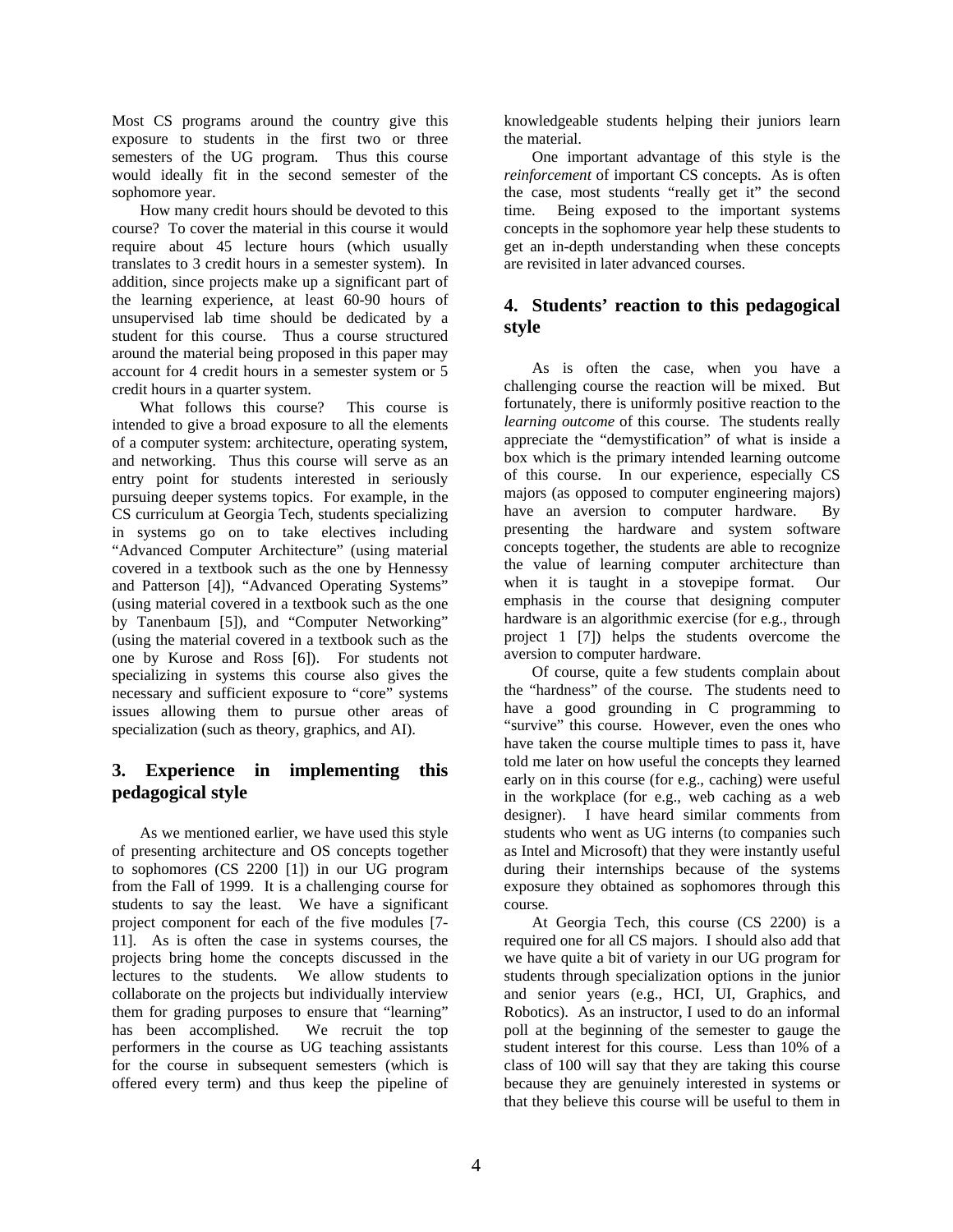their chosen area of specialization. However, when I do the same poll at the end of the semester a majority of the students respond that this course has been useful to them despite the fact that they may choose a specialization other than systems. Further, a significantly higher percentage of students respond that they seem motivated to pursue systems as a specialization as a result of this course.

# **5. Need for courseware, tools, and projects**

Teaching such an integrated course is a challenge for the instructors as well. There are several textbooks that are excellent for the stovepipe model of the curriculum (such as Patterson and Hennessy for architecture [12], Silberschatz *et al.* [13] and Tanenbaum [14] for OS), but there was none for such an integrated approach. Therefore, we developed a comprehensive set of notes and slides for the course and used two standard textbooks (Patterson and Hennessy [12], and Silberschatz *et al.* [13]) as background reference material for the students to supplement the course material. All of our courseware (lecture slides, projects, homeworks, example tests) were made are available online for the whole community (for e.g., please see [15] for slides that covers the course material) from the inception of this course.

We taught our course using our courseware with two textbooks serving as background reference material since Fall of 1999 to Fall of 2004. In the Spring of 2005, we turned our courseware into an online textbook [16] since the students continually communicated to us a need for a textbook that matched the style and contents of our course. This online textbook has also been available to the community for the last two years.

To support the pedagogical style of this course, in addition to the online book, we make available a set of online resources. Due to the fact that we have been teaching this course for the last eight years as a required one for all CS majors (3 offerings in each calendar year), there is a significant collection of online resources.

- 1. We have PowerPoint slides for all the topics covered in the course making preparation and transition (from the stovepipe model) easy.
- 2. There is a significant project component that dovetails each of the five modules that we enumerated above. We have detailed project descriptions [7-11] of several iterations of these projects along with software modules (such as simulators) for specific aspects of the projects.

3. We have problem sets and solution keys for the different modules of the course.

#### **6. Comparison to other pedagogical styles**

In recent times, there are number of proposals to offering complementary material in an integrated fashion. Patt and Patel [3] advocate teaching low level computer hardware (logic design, datapath, and control) concomitantly with C programming. We have found this approach very appealing as a preparation for our first course in systems.

Bryant and O'Hallaron [17] advocate introducing architectural concepts from the point of view of an application programmer. Their approach is intended to help programmers understand the salient features of the "box" from the point of view of developing correct and performance conscious software. Thus the focus of their approach is intentionally on application software and the pitfalls in software development that does not account for system effects. In their textbook embodying this pedagogical style, the authors (Bryant and O'Hallaron) cover a number of esoteric topics not usually found in a single textbook (divided into three parts: program structure and execution; running programs on a system; and interaction and communication between programs). As the authors state in the preface, "If you study and learn the concepts in this book, you will be on your way to becoming the rare 'power programmer' who knows how things work and how to fix them when they break."

There are some aspects of their approach that are complementary to the intended learning outcome of our proposed course. There are some aspects of their approach that are similar to ours. Our course introduces the fundamental principles of computing systems focusing on the inter-relationship between machine hardware and system software. Starry-eyed sophomores are the intended audience, who want to learn how the computer works and not yet ready to create sophisticated application software. Thus we do not deal with issues relating to creating efficient application software. Overall, we believe that the approach proposed by Bryant and O'Hallaron is best applied to senior level undergraduates and thus can be a follow on to our introductory course.

Saltzer and Kaashoek presented MIT's approach to teaching a course in systems at last year's WCAE workshop [18]. Their approach focuses on system building blocks (such as concurrency, communication, fault tolerance, and atomicity) for constructing modular software systems, including operating systems, client/server systems, and databases. This approach is similar in spirit to ours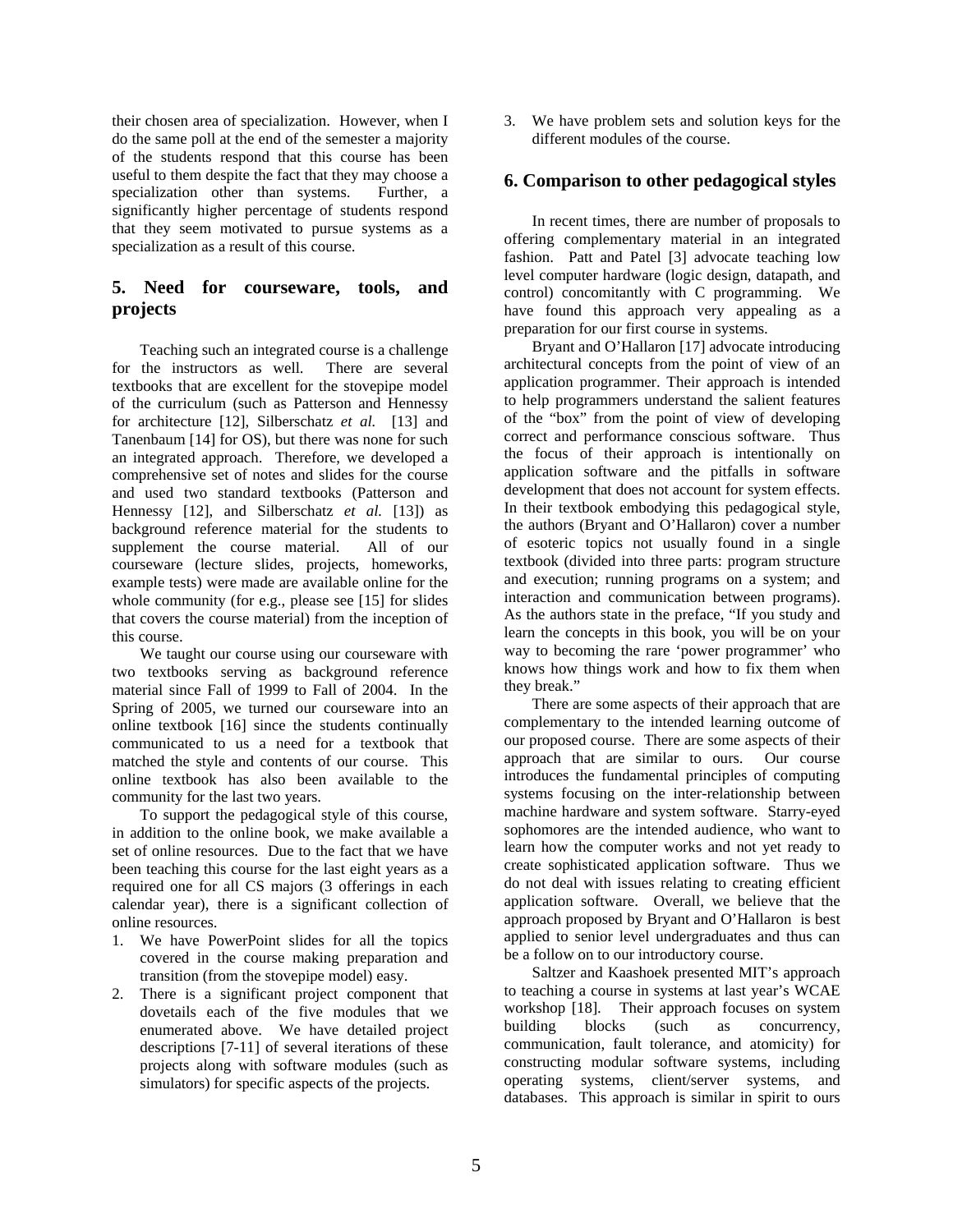of presenting related topics in one course rather than in disparate courses, albeit at a higher level, namely, at the level of system software. In our view, such a course would be a nice follow-on to ours.

#### **7. Concluding remarks**

At Georgia Tech for the last eight years, we have adopted an integrated approach to teaching a first course in systems that presents concepts in architecture and operating systems in a concomitant fashion. This is a pedagogically sound model that has been very successful and well received by the students at Georgia Tech. We have number of online tools and resources for teaching such a course for use by the community including an online textbook, power-point slides, exercises, and detailed project ideas.

## **Appendix**

This appendix gives a brief description of the projects that could be used in such an integrated course. We will be happy to provide pointers to detailed project descriptions as well as support tools such as simulators.

**Processor Design:** Students are supplied a data path design that is 90% complete. Students complete the data path to help them become familiar with the design. Then they design the microcode-based control logic (using LogicWorks [19]) for implementing the LC-2200 instruction-set using the data path. This allows the students to get a good understanding of how a data path functions and to appreciate some of the design tradeoffs. The students get actual circuit design experience and functionally test their design using the built-in functional simulator of LogicWorks.

**Interrupts & Input/Output**: Students take the design from the first project and add circuitry to implement an interrupt system. Then they write (in assembly language) an interrupt handler. The circuit design part of the project is once again implemented and functionally simulated using LogicWorks. In addition, the students are supplied with a processor simulator that they enhance with the interrupt support and use it in concert with the interrupt handler that they write in assembly language. This project not only makes operation of the interrupt system clear but also illustrates fundamental concepts of low-level device input/output.

**Virtual Memory Subsystem**: Students implement a virtual memory subsystem that operates with a supplied processor simulator. The students get the feel for developing the memory management part of an operating system through this project. The project is implemented in the C programming language.

**Multi-Threaded Operating System**: Students implement the basic modules of a multi-threaded operating system including CPU and I/O queues on top of a simulator that we supply. They experiment with different processor scheduling policies. The modules are implemented in C using pthreads. The students get experience with parallel programming as well as exposure to different CPU scheduling algorithms.

**Reliable Transport Layer**: Students implement a simple reliable transport layer on top of a simulated network layer provided to them. Issues that must be dealt with in the transport layer include corrupt packets, missing packets, and out-of-order delivery. This project is also implemented in C using pthreads.

# **References**

[1] CS2200: Introduction to Systems and Networks, http://www.cc.gatech.edu/classes/AY2007/cs2200\_spring/ [2] Threads™ An Undergraduate Educational Program of The College of Computing at Georgia Tech, http://www.cc.gatech.edu/content/view/692/144/ [3] Y. N. Patt and S. J. Patel, "Introduction to Computing Systems: from bits & gates to C & beyond," McGraw-Hill. [4] J. L. Hennessy and D. A. Patterson, "Computer Architecture: A Quantitative Approach," Morgan Kaufmann Publishers. [5] A. S. Tanenbaum, "Modern Operating Systems," Prentice-Hall. [6] Kurose and Ross, "Computer Networking: A top down approach featuring the Internet," Addison-Wesley. [7] CS 2200 Project 1: Processor Design. http://www.cc.gatech.edu/classes/AY2007/cs2200\_spring/p rojects/p1/prj1.html [8] CS 2200 Project 2: Interrupt & Input/Output. http://www.cc.gatech.edu/classes/AY2007/cs2200\_spring/p rojects/p2/prj2.html [9] CS 2200 Project 3: Virtual Memory Subsystem. http://www.cc.gatech.edu/classes/AY2007/cs2200\_spring/p rojects/p3/prj3.html [10] CS 2200 Project 4: Multithreaded Operating System. http://www.cc.gatech.edu/classes/AY2007/cs2200\_spring/p rojects/p4/prj4.html [11] CS 2200 Project 5: Reliable Transport Protocol. http://www.cc.gatech.edu/classes/AY2007/cs2200\_spring/p rojects/p5/prj5.html [12] D. A. Patterson and J. L. Hennessy, "Computer Organization & Design: The Hardware/Software Interface," Morgan Kaufmann Publishers.